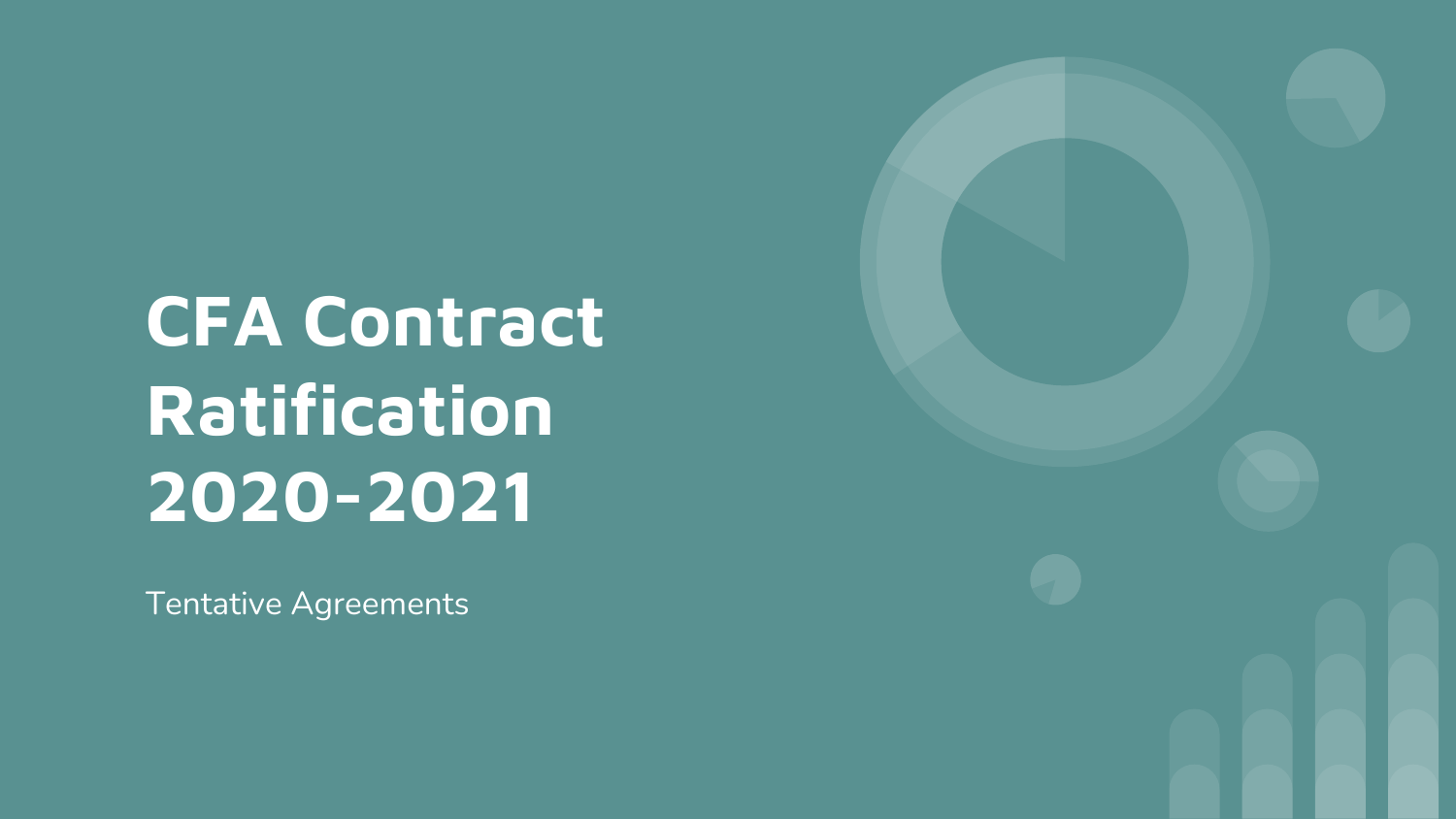## Article IX: Hours

- We simplified language regarding Professional Duties and Adjunct Duties.
- Recognized the change of late start day at CHS
- Agreed to prioritized IEP/504 meetings during the school of District funded.
- Adjunct Duty protocol is subject to Shared-Decision proce at each site.
- Link to Hours TA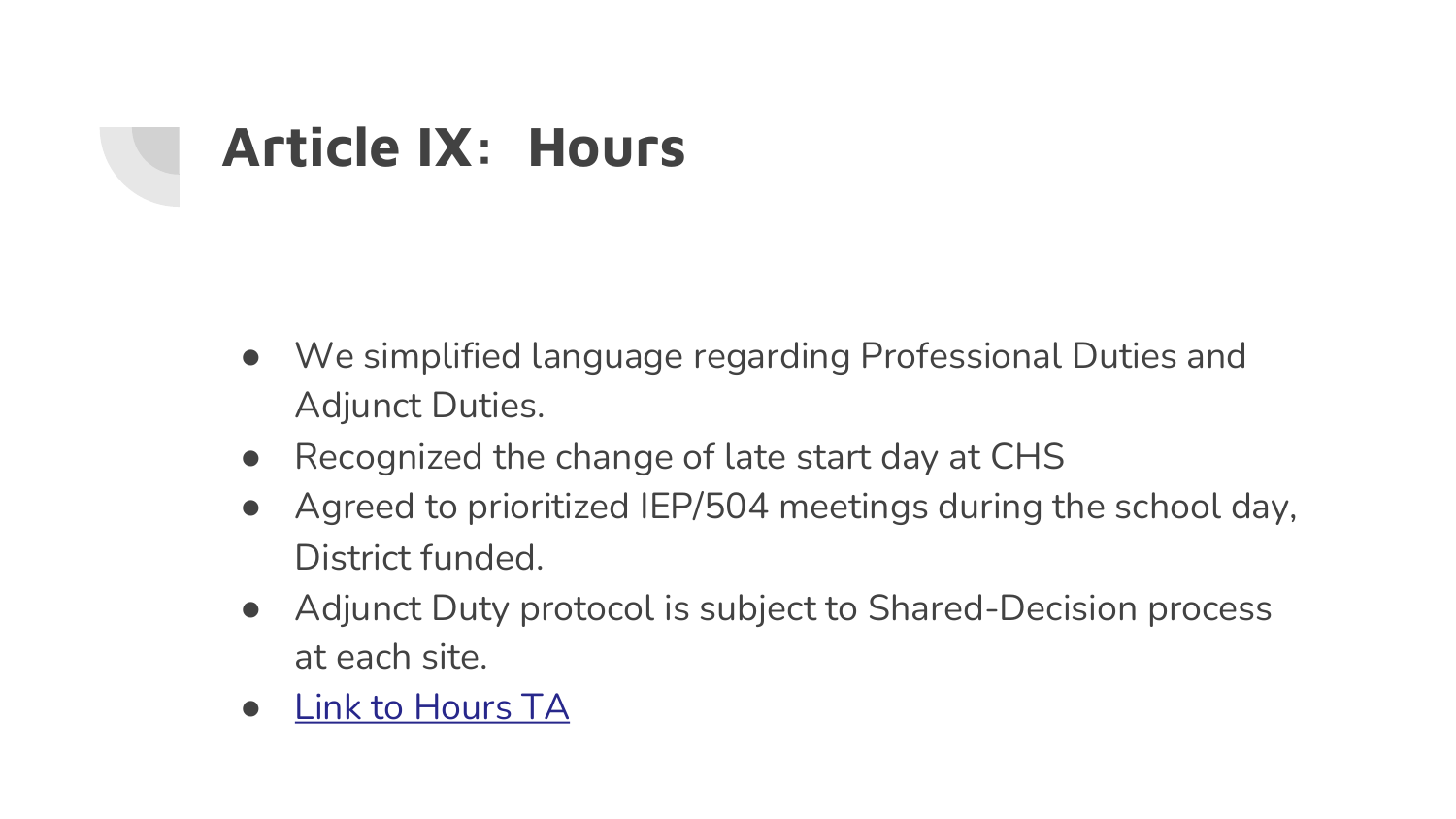### Article XIII: Class Size

- Defined and established a protocol for the assignment of Elementary Combo Classes.
- Improved fair and balanced course assignments at Second
- Link to Class Size TA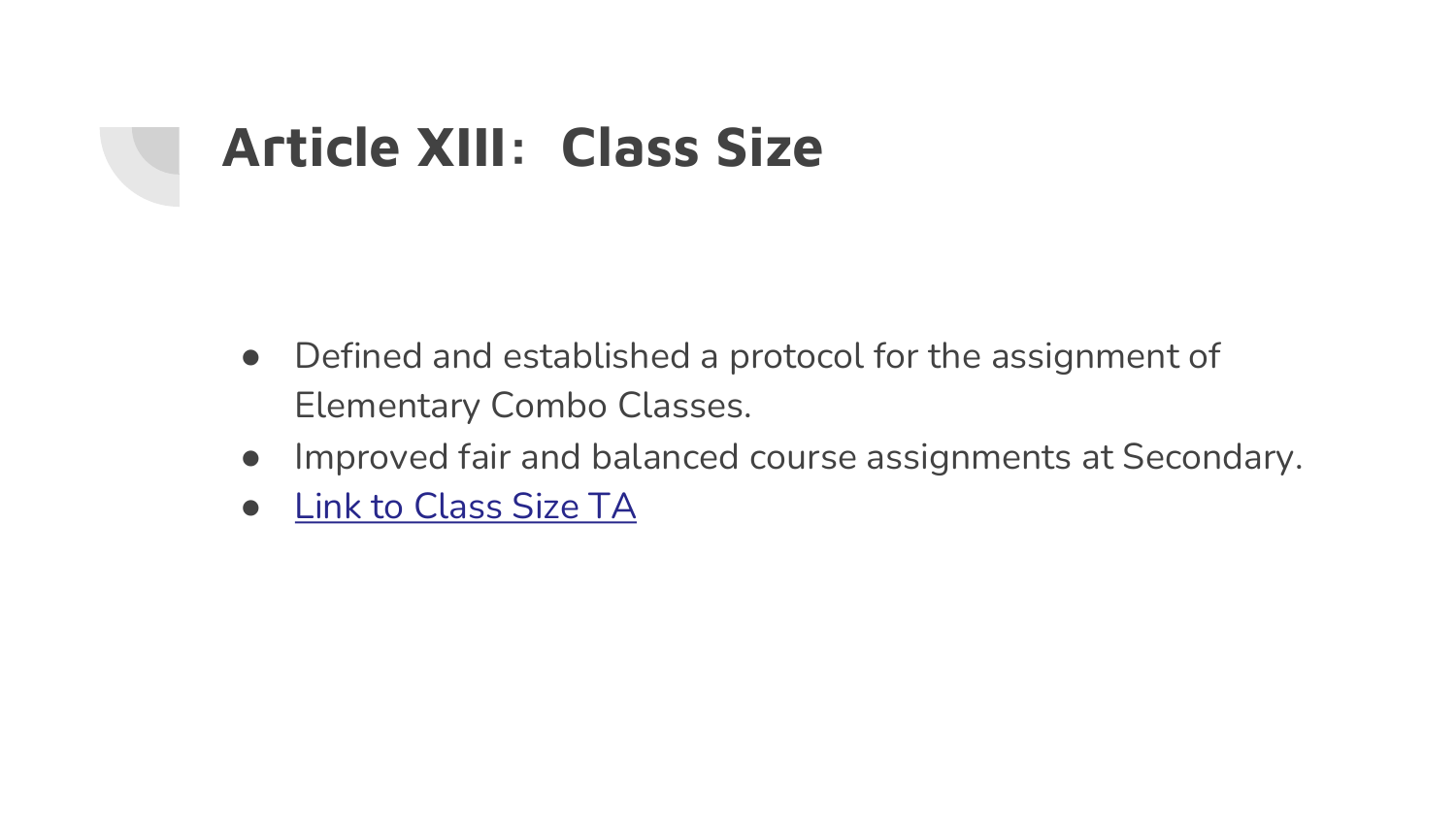## Article XVIII: TOSAs

- Established a 196 day work-year for TOSAs.
- Struck the 2-year limit for TOSA positions to meet actual practice and secure more favorable retirement outcomes.
- Clarified that either the TOSA member or the District can the position at the end of the school year. (3/15 District notification)
- Link to TOSA TA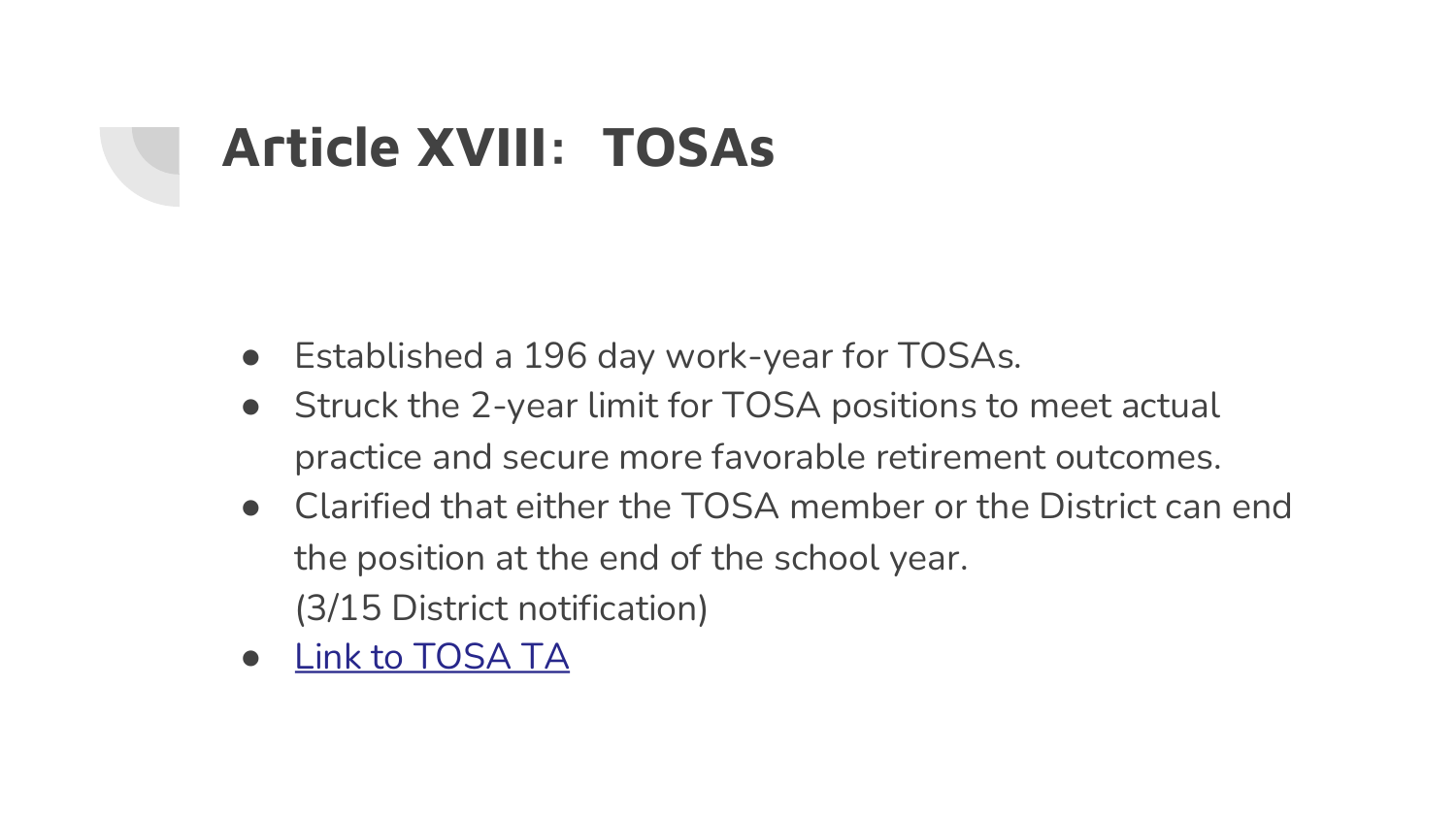## Article XX: Retirement

- Improved early retirement options and attraction and retention of employees with more favorable language on retirement medical benefits at age 55.
- **Link to Retirement TA**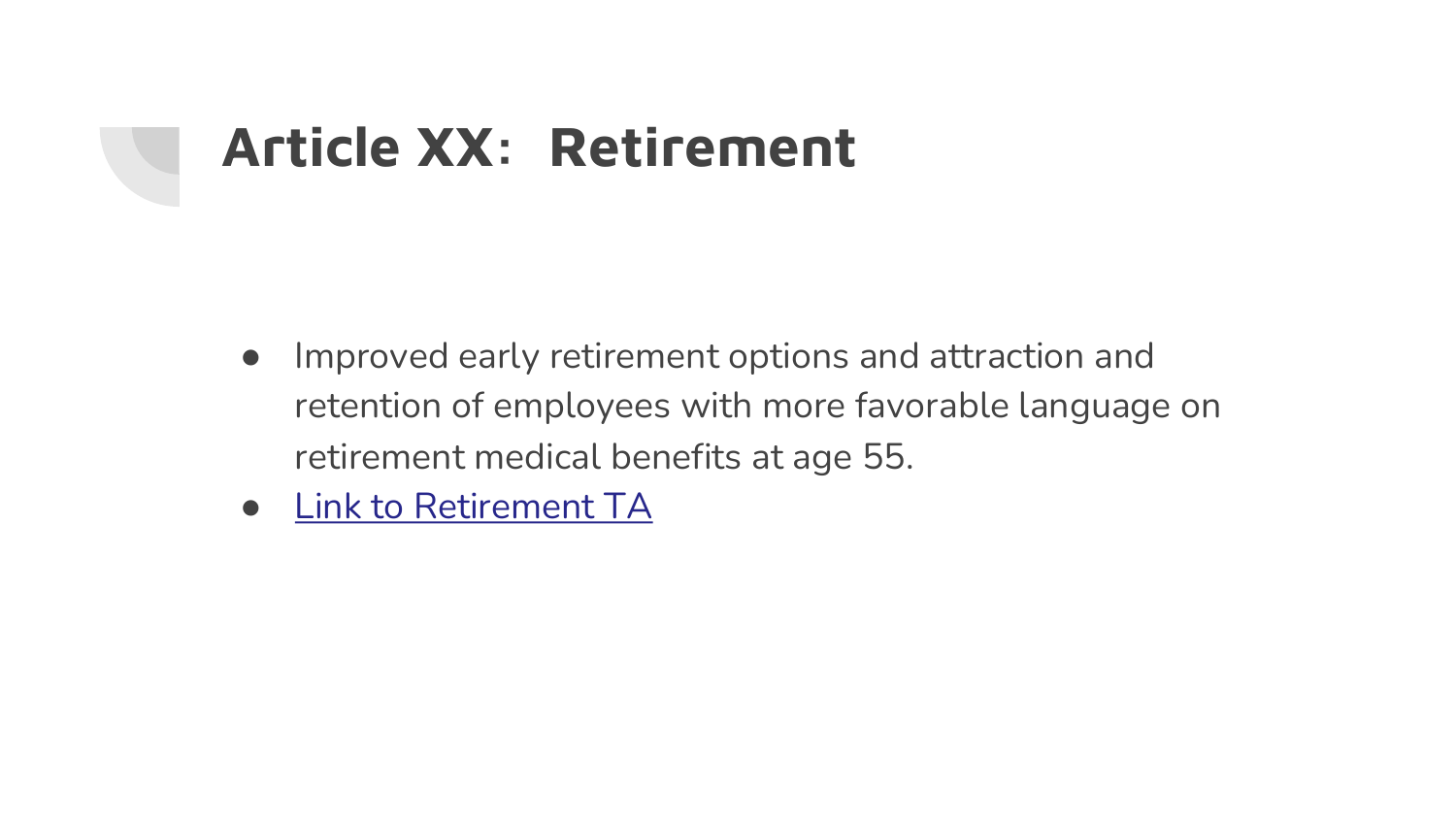#### Augmented Stipends to Achieve Equity for Members

- Increased ELL stipends at secondary level
- Added CHS AP Coordinator and El Roble Speech & Debate Coach stipends
- Increased Elementary Team Leader and Secondary Department Chair FTE factors all to \$125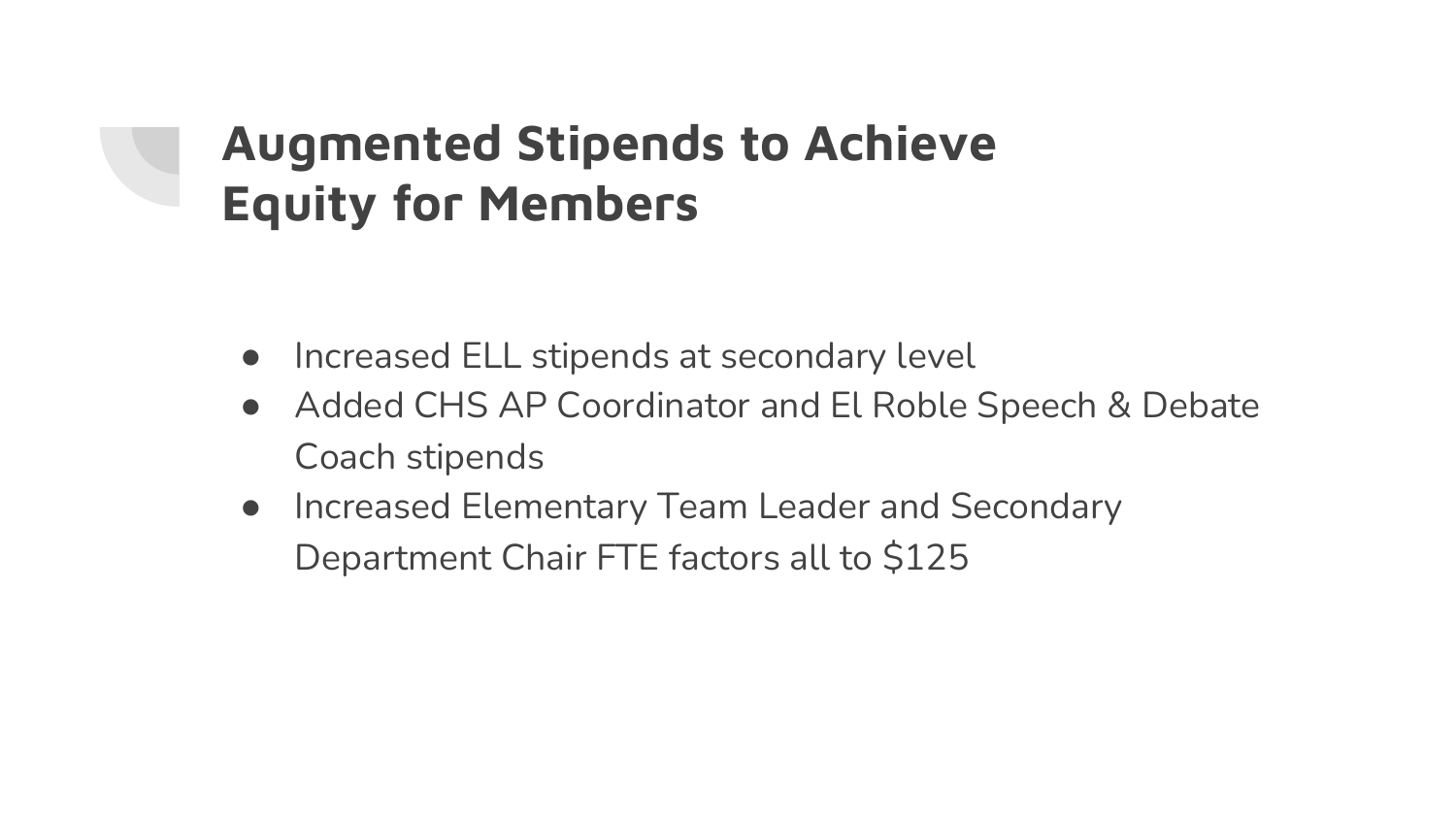## Improved and Secured Benefits

- The District will add \$300 per member annually to the Benefits Pool. This helps meet increasing costs of medical benefits while preventing any increase to monthly out-of-pocket expenses for our members.
- It increases the amount the District contributes to health and welfare benefits from \$9,752 to \$10,052 annually per member.
- (Note: *This issue must be revisited in future negotiations with larger anticipated increases in benefits costs.*)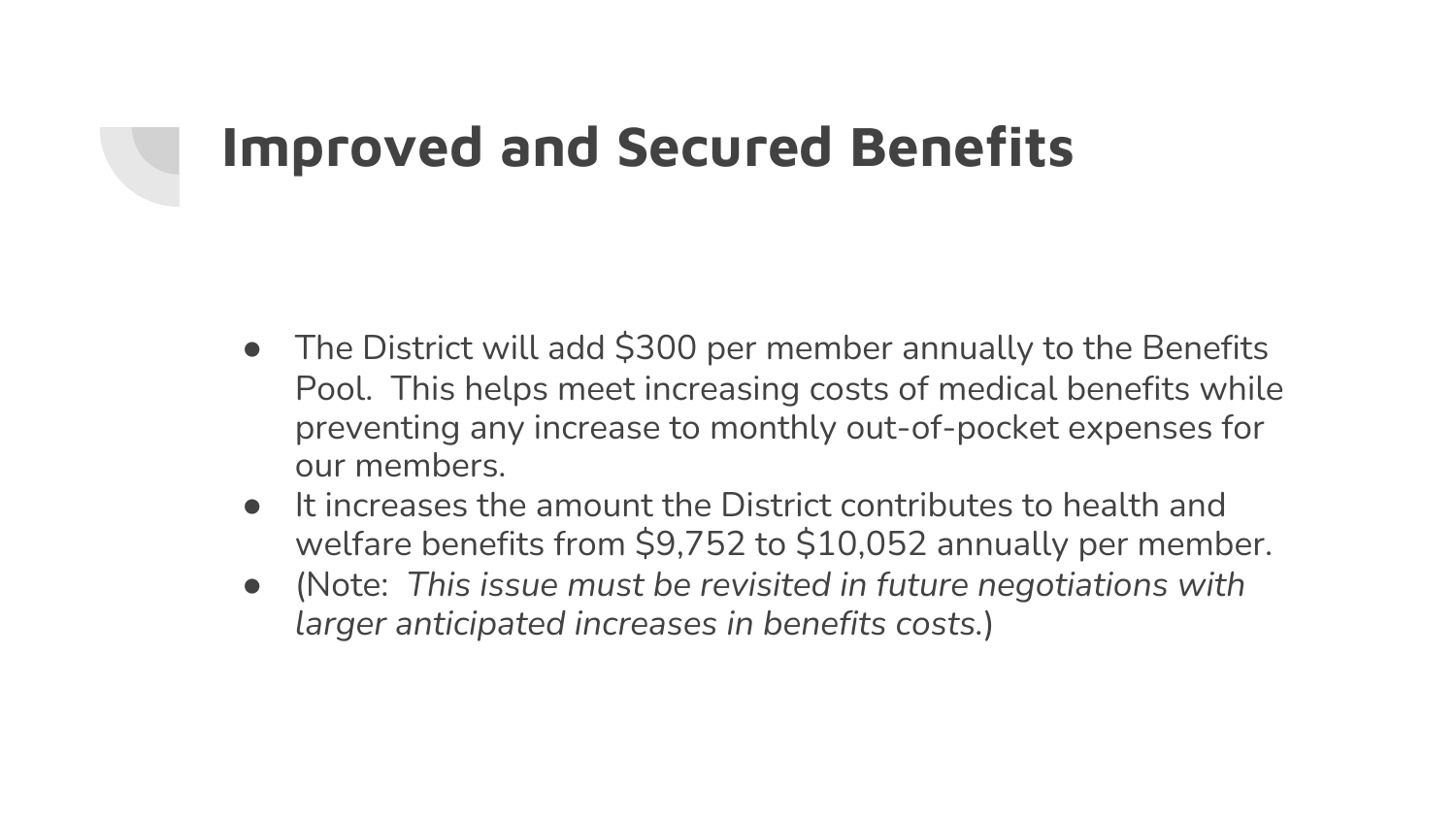#### A New Benefit: Income Protection as a Benefit of Employment

- Agreed to a favorable improvement in employee benefits for all certificated members.
- Income protection provided by The Standard will be an automatic benefit for all certificated members.
- All premiums will be paid by the District.
- All members who currently purchase income protection (disability insurance) out-of-pocket will see those monthly expenses returned to their paycheck.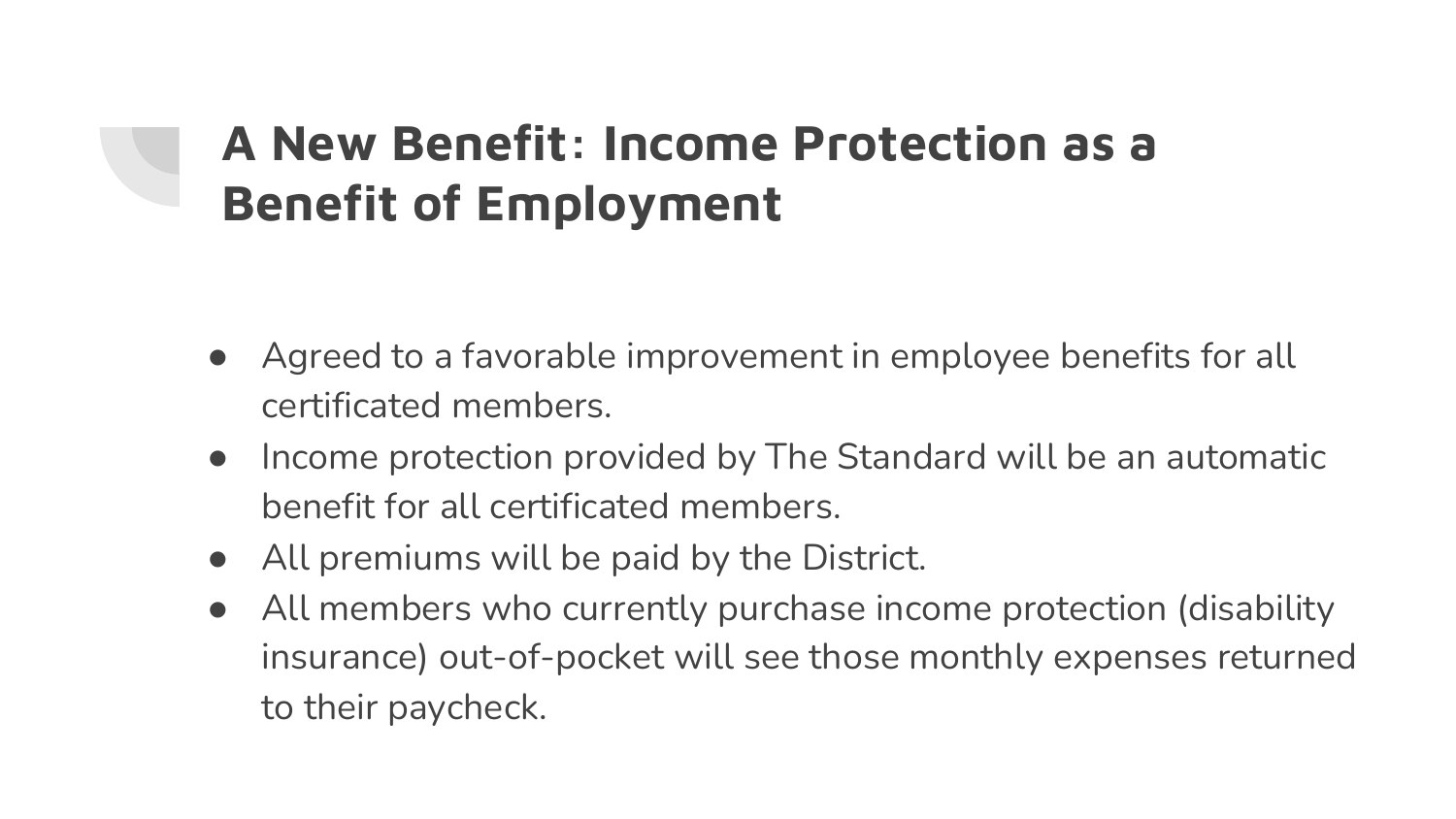#### Salary: Increase to Salary Schedule Across the Board.

- Agreed to a 4.35% increase on the salary schedule for all certificated members.
- This increase will be reflected in paychecks beginning 12/1/2021
- Members will receive a retroactive check for the salary increase for the months of September, October and November. This should arrive early December in a separate check, 4.35% for three months.